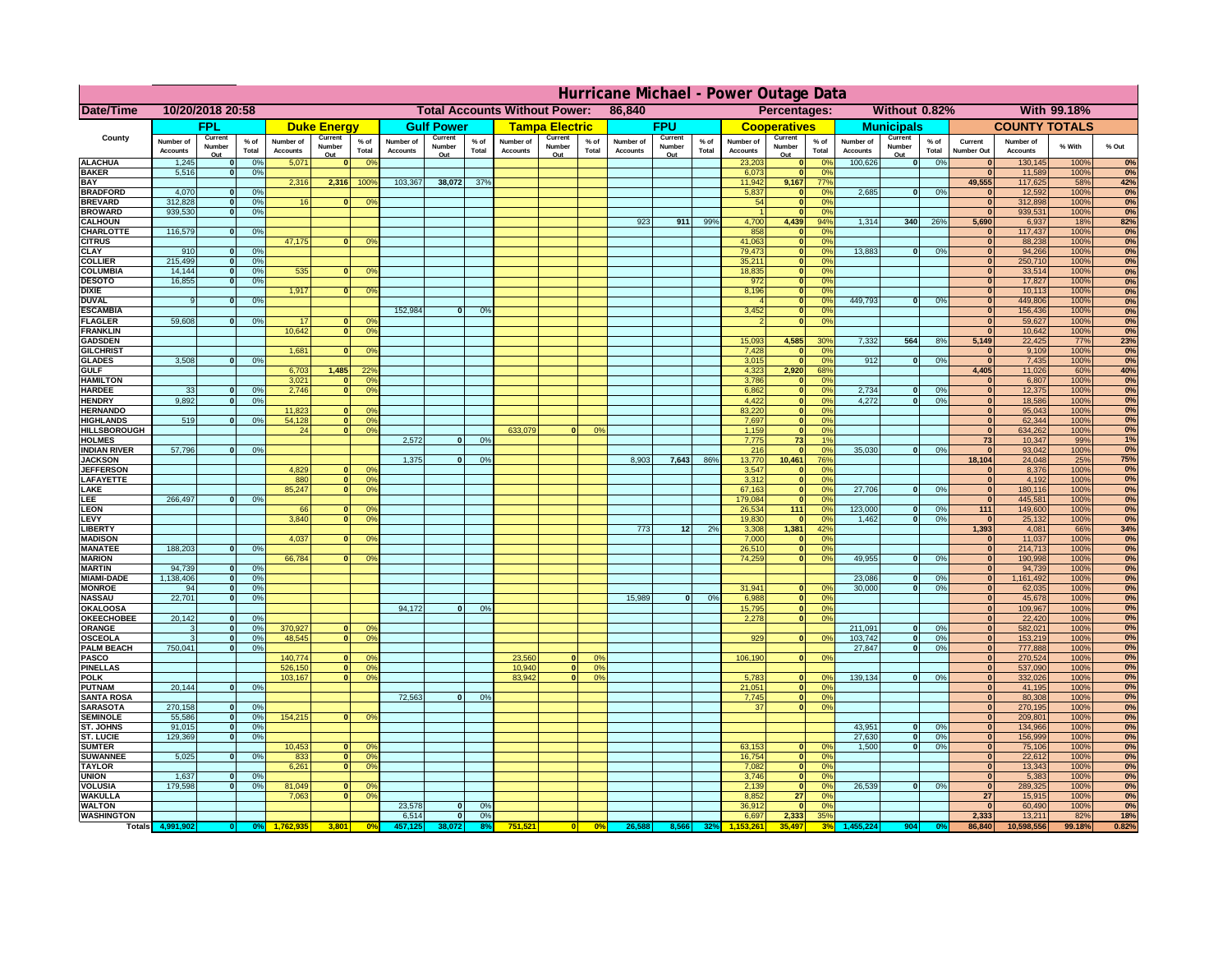# 10/20/2018 8:58 PM Hurricane Michael

| <b>Power Provider</b>                   | <b>County</b>       | <b>Number of Customers</b> | <b>Current Number Out</b> | <b>Outage Percentage</b> | <b>Estimated Restore Time</b> |
|-----------------------------------------|---------------------|----------------------------|---------------------------|--------------------------|-------------------------------|
|                                         |                     |                            |                           |                          |                               |
| <b>Gulf Power Company</b>               | BAY                 | 103,367                    | 38,072                    | 36.83%                   | >5 days                       |
| West Florida Electric Cooperative, Inc. | <b>JACKSON</b>      | 13,723                     | 10,414                    | 75.89%                   | >5 days                       |
| Gulf Coast Electric Cooperative, Inc.   | BAY                 | 11,942                     | 9,167                     | 76.76%                   | >5 days                       |
| Florida Public Utilities Corporation    | <b>JACKSON</b>      | 8,903                      | 7,643                     | 85.85%                   | >5 days                       |
| Talquin Electric Cooperative, Inc.      | <b>GADSDEN</b>      | 15,093                     | 4,585                     | 30.38%                   | 72                            |
| Gulf Coast Electric Cooperative, Inc.   | <b>GULF</b>         | 4,323                      | 2,920                     | 67.55%                   | >5 days                       |
|                                         |                     |                            |                           |                          |                               |
| West Florida Electric Cooperative, Inc. | CALHOUN             | 2,852                      | 2,596                     | 91.02%                   | >5 days                       |
| Duke Energy                             | BAY                 | 2,316                      | 2,316                     | 100.00%                  | TBD                           |
| West Florida Electric Cooperative, Inc. | WASHINGTON          | 4,260                      | 1,982                     | 46.53%                   | >5 days                       |
| Gulf Coast Electric Cooperative, Inc.   | CALHOUN             | 1,848                      | 1,843                     | 99.73%                   | >5 days                       |
| <b>Duke Energy</b>                      | <b>GULF</b>         | 6,703                      | 1,485                     | 22.15%                   | <b>TBD</b>                    |
| Talquin Electric Cooperative, Inc.      | LIBERTY             | 3,308                      | 1,381                     | 41.75%                   | >5 days                       |
|                                         |                     |                            |                           |                          |                               |
| Florida Public Utilities Corporation    | CALHOUN             | 923                        | 911                       | 98.70%                   | >5 days                       |
| Gulf Coast Electric Cooperative, Inc.   | WASHINGTON          | 2,437                      | 351                       | 14.40%                   | >5 days                       |
| City of Blountstown                     | <b>CALHOUN</b>      | 1,314                      | 340                       | 25.88%                   | $>72$                         |
| City of Quincy                          | GADSDEN             | 4,768                      | 329                       | 6.90%                    | $>72$                         |
| Chattahoochee Electric                  | <b>GADSDEN</b>      | 1,173                      | 235                       | 20.03%                   | $>72$                         |
| Talquin Electric Cooperative, Inc.      | LEON                | 26,534                     | 111                       | 0.42%                    | 48                            |
|                                         |                     |                            |                           |                          |                               |
| West Florida Electric Cooperative, Inc. | <b>HOLMES</b>       | 7,482                      | 73                        | 0.98%                    | >5 days                       |
| Gulf Coast Electric Cooperative, Inc.   | <b>JACKSON</b>      | 47                         | 47                        | 100.00%                  | >5 days                       |
| Talquin Electric Cooperative, Inc.      | <b>WAKULLA</b>      | 8,852                      | 27                        | 0.31%                    | 24                            |
| Florida Public Utilities Corporation    | LIBERTY             | 773                        | 12                        | 1.55%                    | >5 days                       |
| Central Florida Electric Cooperative    | <b>ALACHUA</b>      | 875                        | $\mathbf 0$               | 0.00%                    | <b>TBD</b>                    |
| Central Florida Electric Cooperative    | <b>DIXIE</b>        |                            | $\mathbf 0$               | 0.00%                    | TBD                           |
|                                         |                     | 7,595                      |                           |                          |                               |
| Central Florida Electric Cooperative    | <b>GILCHRIST</b>    | 7,424                      | $\mathbf 0$               | 0.00%                    | Restored                      |
| Central Florida Electric Cooperative    | LAFAYETTE           | 9                          | $\mathbf 0$               | 0.00%                    | <b>TBD</b>                    |
| Central Florida Electric Cooperative    | LEVY                | 17,513                     | $\mathbf 0$               | 0.00%                    | Restored                      |
| Central Florida Electric Cooperative    | <b>MARION</b>       | 9                          | $\mathbf 0$               | 0.00%                    | TBD                           |
| Choctawhatchee Electric Cooperative     | <b>HOLMES</b>       | 293                        | $\mathbf 0$               | 0.00%                    | Restored                      |
|                                         |                     |                            |                           |                          |                               |
| Choctawhatchee Electric Cooperative     | <b>OKALOOSA</b>     | 15,795                     | $\mathbf 0$               | 0.00%                    | Restored                      |
| Choctawhatchee Electric Cooperative     | <b>SANTA ROSA</b>   | 201                        | $\mathbf 0$               | 0.00%                    | Restored                      |
| Choctawhatchee Electric Cooperative     | <b>WALTON</b>       | 36,812                     | 0                         | 0.00%                    | Restored                      |
| City of Alachua                         | <b>ALACHUA</b>      | 4,426                      | $\mathbf 0$               | 0.00%                    | <b>TBD</b>                    |
| City of Bartow                          | <b>POLK</b>         | 11,790                     | 0                         | 0.00%                    | TBD                           |
|                                         | <b>SUMTER</b>       | 1,500                      | $\mathbf 0$               | 0.00%                    | <b>TBD</b>                    |
| City of Bushnell                        |                     |                            |                           |                          |                               |
| City of Clewiston                       | <b>HENDRY</b>       | 4,272                      | 0                         | 0.00%                    | TBD                           |
| City of Fort Meade                      | <b>POLK</b>         | 2,379                      | $\mathbf 0$               | 0.00%                    | <b>TBD</b>                    |
| City of Havana                          | GADSDEN             | 1,391                      | $\pmb{0}$                 | 0.00%                    | Restored                      |
| City of Leesburg                        | LAKE                | 22,000                     | $\mathbf 0$               | 0.00%                    | <b>TBD</b>                    |
| City of Moore Haven                     | <b>GLADES</b>       | 912                        | 0                         | 0.00%                    | TBD                           |
| City of Mount Dora                      | LAKE                | 5,706                      | $\pmb{0}$                 | 0.00%                    | <b>TBD</b>                    |
|                                         |                     |                            |                           |                          |                               |
| City of Newberry                        | <b>ALACHUA</b>      | 1,727                      | $\pmb{0}$                 | 0.00%                    | TBD                           |
| City of Starke                          | <b>BRADFORD</b>     | 2,685                      | $\mathbf 0$               | 0.00%                    | <b>TBD</b>                    |
| City of Tallahassee                     | LEON                | 123,000                    | $\mathbf 0$               | 0.00%                    | Restored                      |
| City of Vero Beach                      | <b>INDIAN RIVER</b> | 35,030                     | $\mathbf 0$               | 0.00%                    | <b>TBD</b>                    |
| City of Wauchula                        | HARDEE              | 2,734                      | 0                         | 0.00%                    | <b>TBD</b>                    |
| City of Williston                       | LEVY                | 1,462                      | $\mathbf 0$               | 0.00%                    | <b>TBD</b>                    |
|                                         |                     |                            |                           |                          |                               |
| City of Winter Park                     | ORANGE              | 13,941                     | $\mathbf 0$               | 0.00%                    | TBD                           |
| Clay Electric Cooperative               | <b>ALACHUA</b>      | 22,328                     | $\pmb{0}$                 | 0.00%                    | TBD                           |
| Clay Electric Cooperative               | <b>BAKER</b>        | 2,476                      | 0                         | 0.00%                    | TBD                           |
| Clay Electric Cooperative               | <b>BRADFORD</b>     | 5,837                      | 0                         | 0.00%                    | <b>TBD</b>                    |
| Clay Electric Cooperative               | <b>CLAY</b>         | 79,473                     | 0                         | 0.00%                    | TBD                           |
| Clay Electric Cooperative               | <b>COLUMBIA</b>     |                            | $\pmb{0}$                 | 0.00%                    | TBD                           |
|                                         |                     | 16,922                     |                           |                          |                               |
| Clay Electric Cooperative               | <b>DUVAL</b>        | 4                          | 0                         | 0.00%                    | TBD                           |
| Clay Electric Cooperative               | <b>FLAGLER</b>      | $\overline{2}$             | $\pmb{0}$                 | 0.00%                    | TBD                           |
| Clay Electric Cooperative               | <b>GILCHRIST</b>    | $\sqrt{4}$                 | 0                         | 0.00%                    | TBD                           |
| Clay Electric Cooperative               | LAKE                | 2,239                      | 0                         | 0.00%                    | <b>TBD</b>                    |
| Clay Electric Cooperative               | LEVY                | 712                        | 0                         | 0.00%                    | TBD                           |
| Clay Electric Cooperative               | <b>MARION</b>       | 16,301                     | $\pmb{0}$                 | 0.00%                    | <b>TBD</b>                    |
|                                         |                     |                            |                           |                          |                               |
| Clay Electric Cooperative               | PUTNAM              | 21,051                     | 0                         | 0.00%                    | TBD                           |
| Clay Electric Cooperative               | SUWANNEE            | 5                          | $\pmb{0}$                 | 0.00%                    | TBD                           |
| Clay Electric Cooperative               | <b>UNION</b>        | 3,746                      | 0                         | 0.00%                    | TBD                           |
| Clay Electric Cooperative               | <b>VOLUSIA</b>      | 2,139                      | $\pmb{0}$                 | 0.00%                    | TBD                           |
| Duke Energy                             | <b>ALACHUA</b>      | 5,071                      | 0                         | 0.00%                    | Restored                      |
| Duke Energy                             | <b>BREVARD</b>      | 16                         | $\pmb{0}$                 | 0.00%                    | Restored                      |
|                                         |                     |                            |                           |                          |                               |
| Duke Energy                             | <b>CITRUS</b>       | 47,175                     | $\pmb{0}$                 | 0.00%                    | Restored                      |
| Duke Energy                             | <b>COLUMBIA</b>     | 535                        | $\pmb{0}$                 | 0.00%                    | Restored                      |
| Duke Energy                             | <b>DIXIE</b>        | 1,917                      | $\mathbf 0$               | 0.00%                    | Restored                      |
| <b>Duke Energy</b>                      | <b>FLAGLER</b>      | 17                         | $\pmb{0}$                 | 0.00%                    | Restored                      |
| Duke Energy                             | <b>FRANKLIN</b>     | 10,642                     | $\mathbf 0$               | 0.00%                    | Restored                      |
| <b>Duke Energy</b>                      | <b>GILCHRIST</b>    | 1,681                      | $\pmb{0}$                 | 0.00%                    | Restored                      |
|                                         |                     |                            |                           |                          |                               |
| Duke Energy                             | <b>HAMILTON</b>     | 3,021                      | $\pmb{0}$                 | 0.00%                    | Restored                      |
| <b>Duke Energy</b>                      | HARDEE              | 2,746                      | $\pmb{0}$                 | 0.00%                    | Restored                      |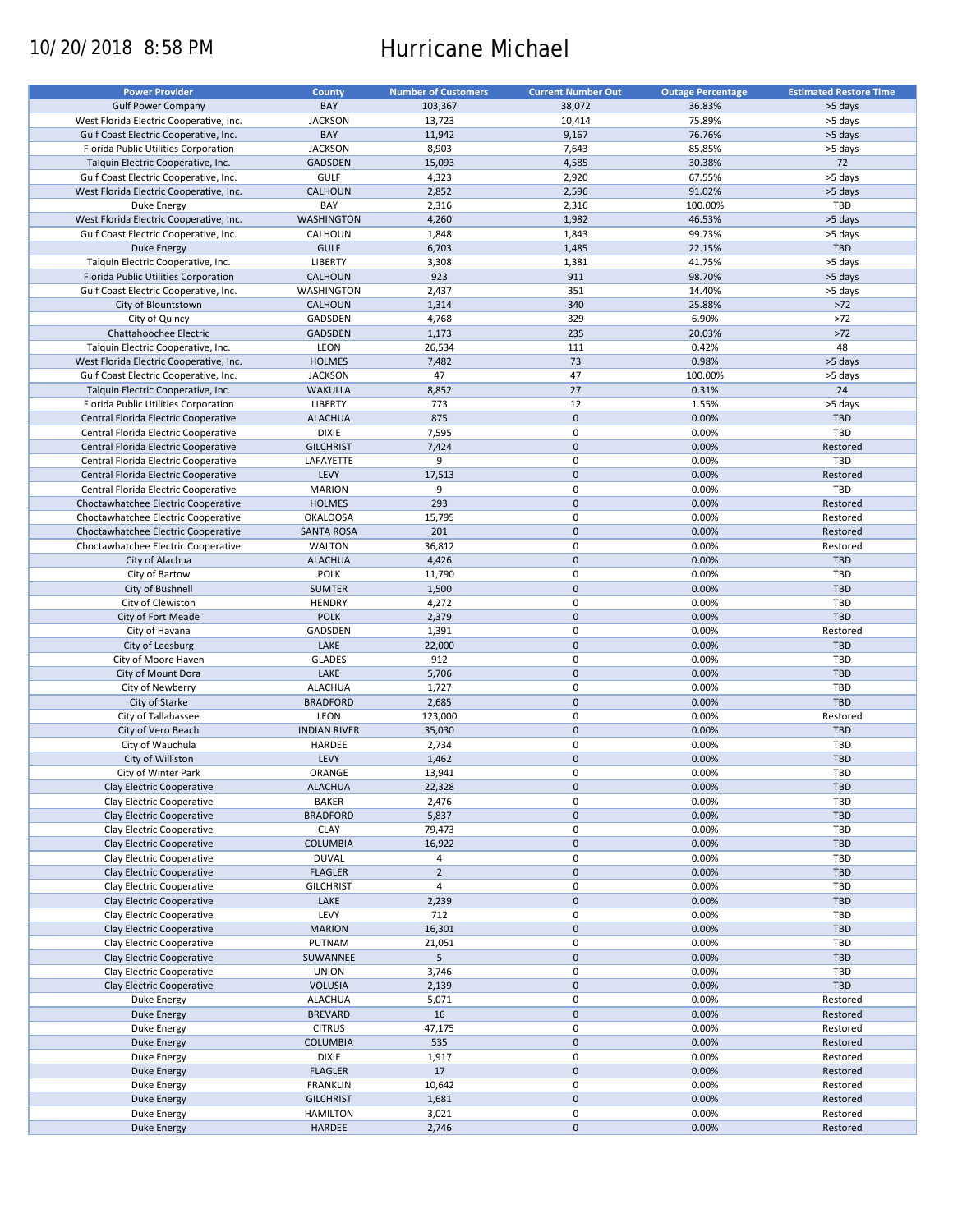### 10/20/2018 8:58 PM Hurricane Michael

| Duke Energy                                        | <b>HERNANDO</b>     | 11,823       | $\mathbf 0$ | 0.00% | Restored   |
|----------------------------------------------------|---------------------|--------------|-------------|-------|------------|
| <b>Duke Energy</b>                                 | <b>HIGHLANDS</b>    | 54,128       | $\mathbf 0$ | 0.00% | Restored   |
|                                                    |                     |              |             |       |            |
| Duke Energy                                        | <b>HILLSBOROUGH</b> | 24           | 0           | 0.00% | Restored   |
| <b>Duke Energy</b>                                 | <b>JEFFERSON</b>    | 4,829        | $\mathbf 0$ | 0.00% | Restored   |
| Duke Energy                                        | LAFAYETTE           | 880          | 0           | 0.00% | Restored   |
|                                                    |                     |              |             |       |            |
| <b>Duke Energy</b>                                 | LAKE                | 85,247       | $\mathbf 0$ | 0.00% | Restored   |
| Duke Energy                                        | LEON                | 66           | $\mathbf 0$ | 0.00% | Restored   |
| <b>Duke Energy</b>                                 | LEVY                | 3,840        | $\mathbf 0$ | 0.00% | Restored   |
|                                                    |                     |              |             |       |            |
| Duke Energy                                        | <b>MADISON</b>      | 4,037        | 0           | 0.00% | Restored   |
| Duke Energy                                        | <b>MARION</b>       | 66,784       | $\mathbf 0$ | 0.00% | Restored   |
| Duke Energy                                        | ORANGE              | 370,927      | 0           | 0.00% | Restored   |
|                                                    |                     |              |             |       |            |
| Duke Energy                                        | <b>OSCEOLA</b>      | 48,545       | $\mathbf 0$ | 0.00% | Restored   |
| Duke Energy                                        | PASCO               | 140,774      | $\mathbf 0$ | 0.00% | Restored   |
| Duke Energy                                        | <b>PINELLAS</b>     | 526,150      | $\mathbf 0$ | 0.00% | Restored   |
|                                                    |                     |              |             |       |            |
| Duke Energy                                        | <b>POLK</b>         | 103,167      | $\pmb{0}$   | 0.00% | Restored   |
| <b>Duke Energy</b>                                 | SEMINOLE            | 154,215      | $\mathbf 0$ | 0.00% | Restored   |
| Duke Energy                                        | <b>SUMTER</b>       | 10,453       | $\pmb{0}$   | 0.00% | Restored   |
|                                                    |                     |              |             |       |            |
| <b>Duke Energy</b>                                 | SUWANNEE            | 833          | $\mathbf 0$ | 0.00% | Restored   |
| Duke Energy                                        | <b>TAYLOR</b>       | 6,261        | $\pmb{0}$   | 0.00% | Restored   |
| <b>Duke Energy</b>                                 | <b>VOLUSIA</b>      | 81,049       | $\mathbf 0$ | 0.00% | Restored   |
|                                                    |                     |              |             |       |            |
| Duke Energy                                        | WAKULLA             | 7,063        | $\pmb{0}$   | 0.00% | Restored   |
| Escambia River Electric Cooperative, Inc.          | <b>ESCAMBIA</b>     | 3,452        | $\mathbf 0$ | 0.00% | TBD        |
| Escambia River Electric Cooperative, Inc.          | <b>SANTA ROSA</b>   | 7,544        | $\pmb{0}$   | 0.00% | <b>TBD</b> |
|                                                    |                     |              |             |       |            |
| Florida Keys Electric Cooperative                  | <b>MONROE</b>       | 31,941       | $\mathbf 0$ | 0.00% | <b>TBD</b> |
| Florida Power and Light Company                    | <b>ALACHUA</b>      | 1,245        | $\mathbf 0$ | 0.00% | TBD        |
| Florida Power and Light Company                    | <b>BAKER</b>        | 5,516        | $\pmb{0}$   | 0.00% | <b>TBD</b> |
|                                                    |                     |              |             |       |            |
| Florida Power and Light Company                    | <b>BRADFORD</b>     | 4,070        | $\mathbf 0$ | 0.00% | TBD        |
| Florida Power and Light Company                    | <b>BREVARD</b>      | 312,828      | $\mathbf 0$ | 0.00% | <b>TBD</b> |
|                                                    |                     |              | $\mathbf 0$ | 0.00% | TBD        |
| Florida Power and Light Company                    | <b>BROWARD</b>      | 939,530      |             |       |            |
| Florida Power and Light Company                    | <b>CHARLOTTE</b>    | 116,579      | $\pmb{0}$   | 0.00% | <b>TBD</b> |
| Florida Power and Light Company                    | <b>CLAY</b>         | 910          | $\mathbf 0$ | 0.00% | <b>TBD</b> |
|                                                    |                     |              |             |       |            |
| Florida Power and Light Company                    | <b>COLLIER</b>      | 215,499      | $\pmb{0}$   | 0.00% | <b>TBD</b> |
| Florida Power and Light Company                    | COLUMBIA            | 14,144       | 0           | 0.00% | TBD        |
| Florida Power and Light Company                    | <b>DESOTO</b>       | 16,855       | $\mathbf 0$ | 0.00% | <b>TBD</b> |
|                                                    |                     |              |             |       |            |
| Florida Power and Light Company                    | <b>DUVAL</b>        | 9            | 0           | 0.00% | TBD        |
| Florida Power and Light Company                    | <b>FLAGLER</b>      | 59,608       | $\pmb{0}$   | 0.00% | <b>TBD</b> |
| Florida Power and Light Company                    | <b>GLADES</b>       | 3,508        | $\pmb{0}$   | 0.00% | TBD        |
|                                                    |                     |              |             |       |            |
| Florida Power and Light Company                    | HARDEE              | 33           | $\pmb{0}$   | 0.00% | <b>TBD</b> |
| Florida Power and Light Company                    | <b>HENDRY</b>       | 9,892        | $\pmb{0}$   | 0.00% | <b>TBD</b> |
| Florida Power and Light Company                    | <b>HIGHLANDS</b>    | 519          | $\mathbf 0$ | 0.00% | <b>TBD</b> |
|                                                    |                     |              |             |       |            |
| Florida Power and Light Company                    | <b>INDIAN RIVER</b> | 57,796       | $\pmb{0}$   | 0.00% | TBD        |
| Florida Power and Light Company                    | LEE                 | 266,497      | $\pmb{0}$   | 0.00% | <b>TBD</b> |
| Florida Power and Light Company                    | MANATEE             | 188,203      | $\pmb{0}$   | 0.00% | TBD        |
|                                                    |                     |              |             |       |            |
| Florida Power and Light Company                    | <b>MARTIN</b>       | 94,739       | $\mathbf 0$ | 0.00% | <b>TBD</b> |
| Florida Power and Light Company                    | MIAMI-DADE          | 1,138,406    | $\mathbf 0$ | 0.00% | TBD        |
|                                                    |                     |              |             |       |            |
| Florida Power and Light Company                    | <b>MONROE</b>       | 94           | $\mathbf 0$ | 0.00% | <b>TBD</b> |
| Florida Power and Light Company                    | NASSAU              | 22,701       | 0           | 0.00% | <b>TBD</b> |
| Florida Power and Light Company                    | <b>OKEECHOBEE</b>   | 20,142       | $\mathbf 0$ | 0.00% | <b>TBD</b> |
|                                                    |                     |              |             |       |            |
| Florida Power and Light Company                    | ORANGE              | 3            | $\mathbf 0$ | 0.00% | TBD        |
| Florida Power and Light Company                    | <b>OSCEOLA</b>      | $\mathbf{3}$ | $\pmb{0}$   | 0.00% | TBD        |
| Florida Power and Light Company                    | PALM BEACH          | 750,041      | 0           | 0.00% | TBD        |
|                                                    |                     |              |             |       |            |
| Florida Power and Light Company                    | PUTNAM              | 20,144       | $\mathbf 0$ | 0.00% | <b>TBD</b> |
| Florida Power and Light Company                    | SARASOTA            | 270,158      | 0           | 0.00% | TBD        |
| Florida Power and Light Company                    | SEMINOLE            | 55,586       | 0           | 0.00% | TBD        |
|                                                    |                     |              |             |       |            |
| Florida Power and Light Company                    | ST. JOHNS           | 91,015       | 0           | 0.00% | TBD        |
| Florida Power and Light Company                    | ST. LUCIE           | 129,369      | 0           | 0.00% | <b>TBD</b> |
| Florida Power and Light Company                    |                     |              | 0           | 0.00% |            |
|                                                    | SUWANNEE            | 5,025        |             |       | TBD        |
| Florida Power and Light Company                    | <b>UNION</b>        | 1,637        | 0           | 0.00% | <b>TBD</b> |
| Florida Power and Light Company                    | VOLUSIA             | 179,598      | 0           | 0.00% | TBD        |
| Florida Public Utilities Corporation               |                     |              |             |       |            |
|                                                    | NASSAU              | 15,989       | $\pmb{0}$   | 0.00% | Restored   |
| Fort Pierce Utilities Authority                    | ST. LUCIE           | 27,630       | 0           | 0.00% | TBD        |
| Gainesville (Gainesville Regional Utilities - GRU) | <b>ALACHUA</b>      | 94,473       | $\pmb{0}$   | 0.00% | <b>TBD</b> |
|                                                    |                     |              |             |       |            |
| Glades Electric Cooperative, Inc.                  | <b>GLADES</b>       | 3,015        | $\pmb{0}$   | 0.00% | TBD        |
| Glades Electric Cooperative, Inc.                  | <b>HARDEE</b>       | $\mathbf 0$  | $\pmb{0}$   |       | <b>TBD</b> |
| Glades Electric Cooperative, Inc.                  | <b>HENDRY</b>       | 3,530        | $\pmb{0}$   | 0.00% | TBD        |
|                                                    |                     |              |             |       |            |
| Glades Electric Cooperative, Inc.                  | <b>HIGHLANDS</b>    | 7,321        | $\pmb{0}$   | 0.00% | <b>TBD</b> |
| Glades Electric Cooperative, Inc.                  | OKEECHOBEE          | 2,278        | 0           | 0.00% | TBD        |
| Green Cove Springs Electric                        | <b>CLAY</b>         | 3,889        | $\pmb{0}$   | 0.00% | TBD        |
|                                                    |                     |              |             |       |            |
| Gulf Coast Electric Cooperative, Inc.              | <b>WALTON</b>       | 100          | 0           | 0.00% | TBD        |
| <b>Gulf Power Company</b>                          | <b>ESCAMBIA</b>     | 152,984      | $\pmb{0}$   | 0.00% | Restored   |
|                                                    |                     |              | 0           | 0.00% | Restored   |
| <b>Gulf Power Company</b>                          | <b>HOLMES</b>       | 2,572        |             |       |            |
| <b>Gulf Power Company</b>                          | <b>JACKSON</b>      | 1,375        | $\pmb{0}$   | 0.00% | Restored   |
| <b>Gulf Power Company</b>                          | <b>OKALOOSA</b>     | 94,172       | 0           | 0.00% | Restored   |
| <b>Gulf Power Company</b>                          |                     | 72,563       | $\pmb{0}$   | 0.00% | Restored   |
|                                                    | <b>SANTA ROSA</b>   |              |             |       |            |